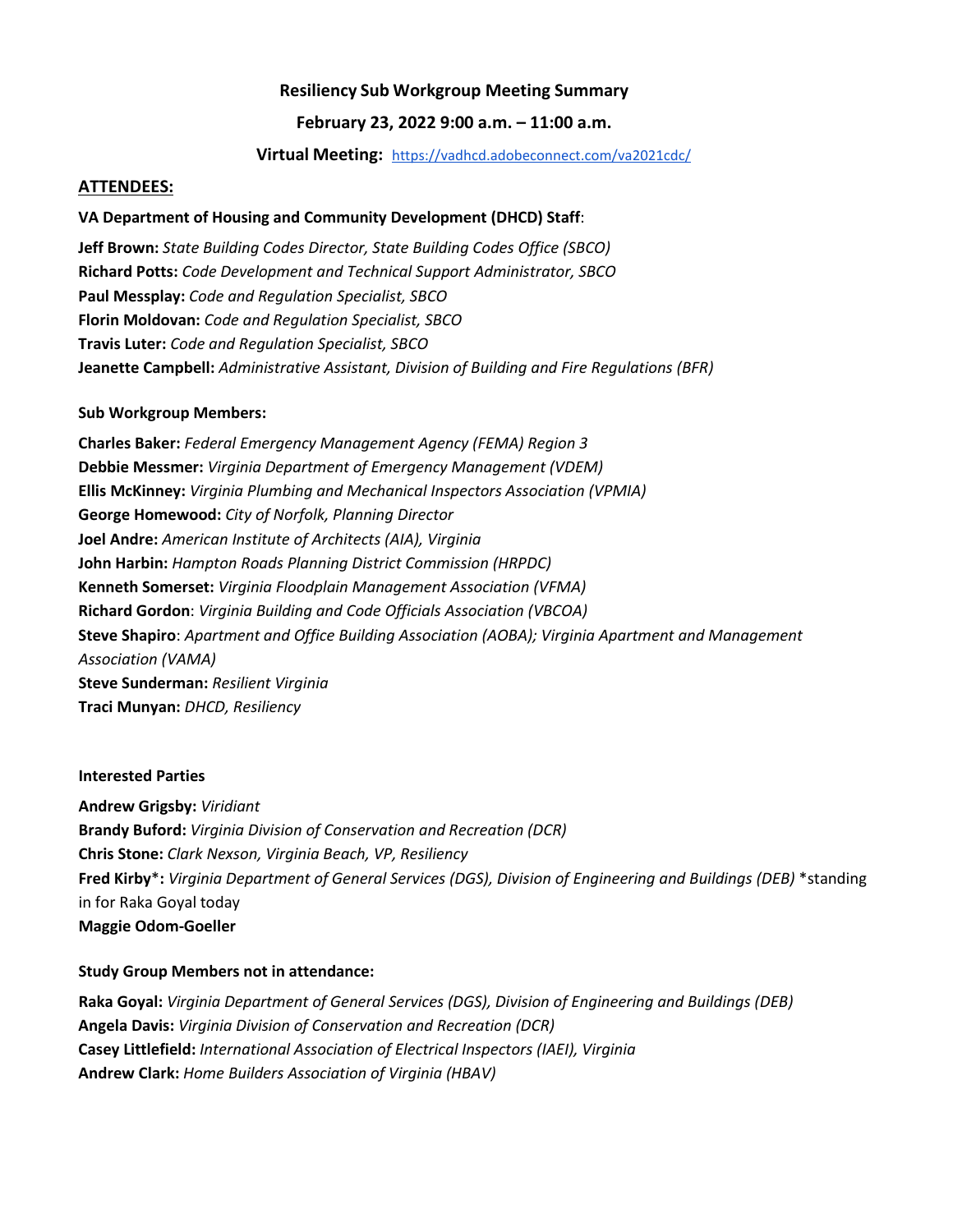## **DISCUSSION:**

### **Welcome and Introductions**

Paul Messplay: Welcomed everyone to the meeting ant thanked them for their time. He noted that the meeting is open to all for discussion, however, only the Sub Workgroup members will vote and be eligible to take official actions. He discussed features of the Adobe Connect meeting room, and asked the group to stay muted when not speaking and to identify themselves before speaking. He let the group know that there would be 5 minute breaks each hour and an hour for lunch at noon. At his invitation, the DHCD staff and participants introduced themselves.

## **Overview of VA Code Development Process**

Paul: Shared a short slide presentation with the 2021 Code Cycle notable dates; description of Study Groups, Sub Workgroups and Workgroups; website for cdpVA, and where to find Virginia codes online at the ICC website.

### **Background**

Paul: Gave background information about the Resiliency Sub Workgroup formation and prior areas of focus:

- Executive Order 24 Governor Northam created in 2018, stating that DHCD shall consult with relevant stakeholders and subject matter experts to identify and suggest resiliency improvements to the USBC for the 2018 code update. This process is continuing to the 2021 cycle, even though the group is no longer bound by the 2018 order.
- Prior Sub Workgroup Focus They considered multiple resiliency topics and how buildings and structures are impacted by events like flooding, moving & rising water, high winds, hurricanes and tornadoes, wildfires, seismic activity and terrorism. The group settled on 2 main threats – flooding and high wind.

### **Group Discussion**

1. What is resiliency?

Paul: Asked the group to begin by discussing what resiliency means to them.

George Homewood: Thinks in terms of shocks & stresses. Hurricanes and other big events are shocks. Stresses are not big disasters for the community, but they can be a disaster for some individuals. To achieve resiliency, we want to not only survive, but thrive. Climate change and sea level rise is real. Storms are getting more frequent, longer and more intense. Our building environment isn't designed in a way to effectively manage these things, especially in low lying areas and coastal areas. He's concerned about where and why water accumulates rapidly.

Steve Sunderman: Climate change is real and the question is how to deal with it, besides just mitigation. People use the term "natural disasters", and he thinks they are really natural hazards. The issue is being prepared for a hazard, so that it doesn't become a disaster. Sustainability and resiliency seem to be conflated often. Sustainability is about resource conservation and the triple bottom line - prosperity, human activity and environment. Resiliency is more about preservation and preparation - being strong enough to withstand hazards. Destruction is the biggest problem with sustainability. To prevent destruction, something needs to be resilient.

Paul: There will be some energy proposals for the group to look at, and understanding the relationship between resiliency and sustainability will be helpful.

Andrew Grigsby: Thinks that Chris Stone shared a good comment in the chat box:

*"Sustainability does not include the ability to respond and recover, but resilience does not include the ability for future generations to have resources."*

Over the years, he's noticed that sustainability has been about how to maintain a certain quality of life and allow future generations to enjoy the same quality. It was about utilization of resources. Climate change is doing damage to that movement. Resiliency is about bouncing back and recovering in a way to thrive. We want a sustainable society, we realize failures due to increasing hazards, shocks and stresses, so we need to build more resilient systems due to those increased hazards.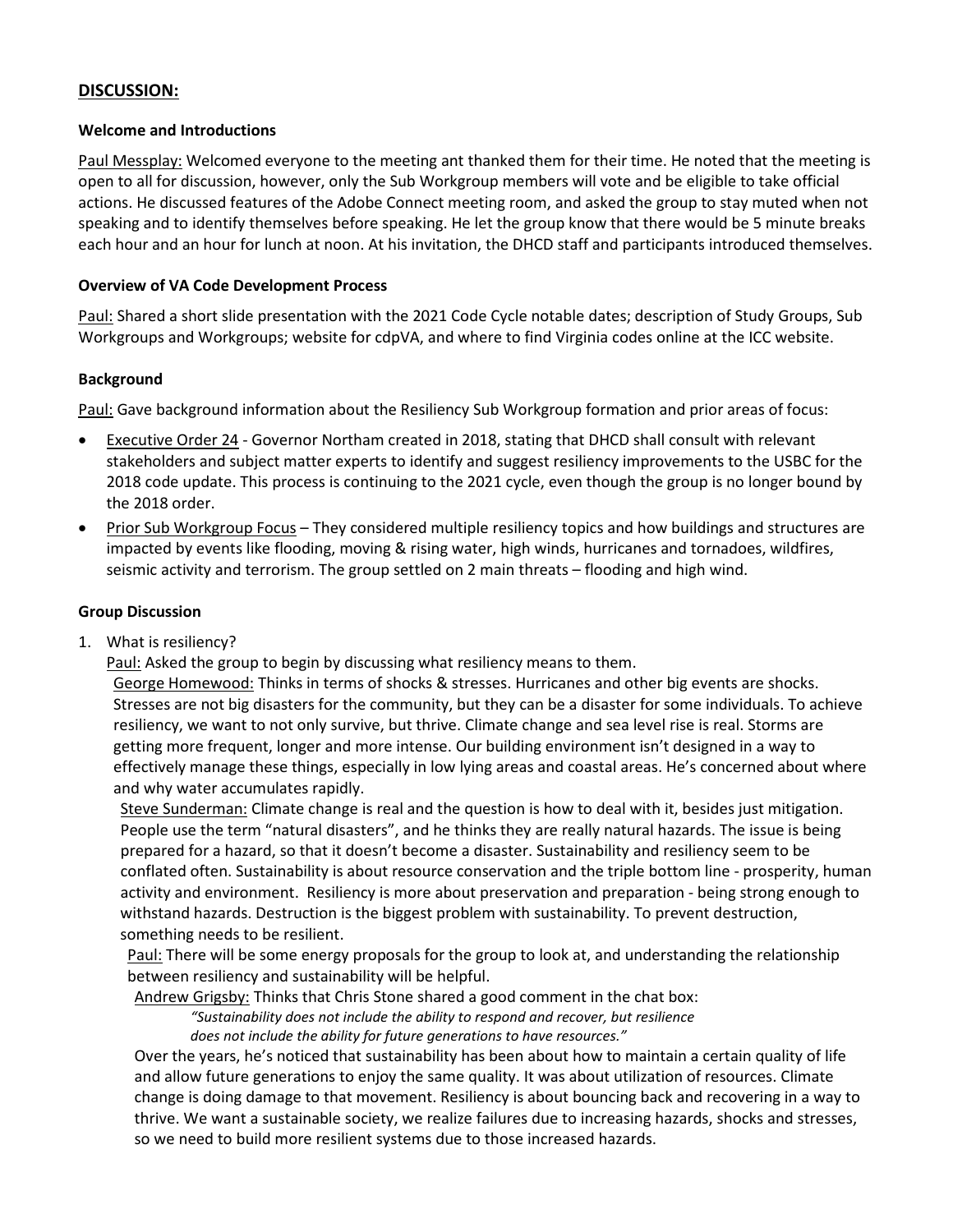Steve Shapiro: Would want the group to look at cost impact, as well as resiliency impact. As we all know, chapter 1 of the USBC talks about constructing with the least cost to maintain standards.

2. Area(s) of focus for this code cycle:

Paul: Last cycle, the Sub Workgroup found flooding and high wind to be the most important topics. Do we still want those, or focus on something else? Chris Stone put a list in the chat box of possible topics (stressors & shocks):

*"Hurricanes, Earthquakes, Wildfires, Heat Waves, Blizzard, Pandemics, Flooding, Tornadoes, Acts of Terrorism, Civil Unrest, Dam Failure, Drought, Affordability, Aging Population, Food Scarcity, Sea Level Rise, Wealth Gap, Land Subsidence, Aging Infrastructure, Population Growth, Melting Polar Ice, Global Warming, Increasing Pollution."*

Chris Stone: This list was developed by the American Institute of Architects in 2017. He would also add the impact of increasing temperatures. Richmond and Norfolk are doing heat island studies. More people die from heat than any of these other listed items.

George: Thinks that flooding and wind should continue to be discussed. He also agrees with Chris that heat island impacts are important. Heat impact is felt more by lower income communities and also disproportionately impacts the aging population. He thinks that universal design would be a good way to have fewer barriers in construction and address all segments. There's also a risk of wildfire and there are many things that can be done through the building code to reduce the potential of disaster due to wildfire.

Paul: There are some things that won't be able to be addressed through the USBC (such as civil unrest, wealth gap, increasing population, etc.). Northern Virginia did an urban heat islands analysis last year, and he shared a link to the online report in the chat box. He asked the group what information they could share on this topic.

Chris: One of the issues is the design parameters. For example, NOAA Atlas 14, which hasn't been updated since 2006, is used for precipitation. There is about a 20% increase in the IDF precipitation curves. It is similar with heat. Facilities are being designed with weather data that is stagnated, it will not be helpful for the long term of about 20 or 30 years.

George: Heat island can be addressed by how buildings are sited, like including areas of shade, which may also protect from rain and snow.

Chris: There was legislation that failed in the General Assembly this year, involving tree canopies. Tree canopies in urban areas do help with the heat island effect. Materials used can also help, such as reflective roofs.

Andrew: Storm water management can also help.

Paul: Heat islands does sound like an interesting topic to look at, and we can still look at the flooding and winds topics.

Steve Sh: George mentioned wildfires. ICC does have the Wildland-Urban Interface Code, which describes different ways to mitigate wildfires.

Steve Su: US Green Building Council has addressed heat island effects for many years, and we can look to them for recommendations.

Richard Gordon: Discussions about heat island may tend towards site design and also building design. Other things that lean towards site design are fire access and fire response, wind damage, trees falling, etc. Mitigating hazards through site design as a way of resiliency is important.

Paul: Topics don't need to be decided on now, but group members should consider topics to consider between now and the next meeting. He asked the group for more thoughts.

Fred Kirby: A primary interest may be in the existing building code 502.1.1 regarding structural concrete. Retrofitting a weak first story for seismic activity can be part of resiliency and structural sustainability as well.

Paul: Posted a link in the chat box to chapter 11 of the existing building code about retrofitting.

3. Proposals for Consideration:

Paul: There are proposals on the cdpVA website now, which have resiliency impact statements. The task for the group is to discuss and determine if the proposals actually do have an impact on resiliency.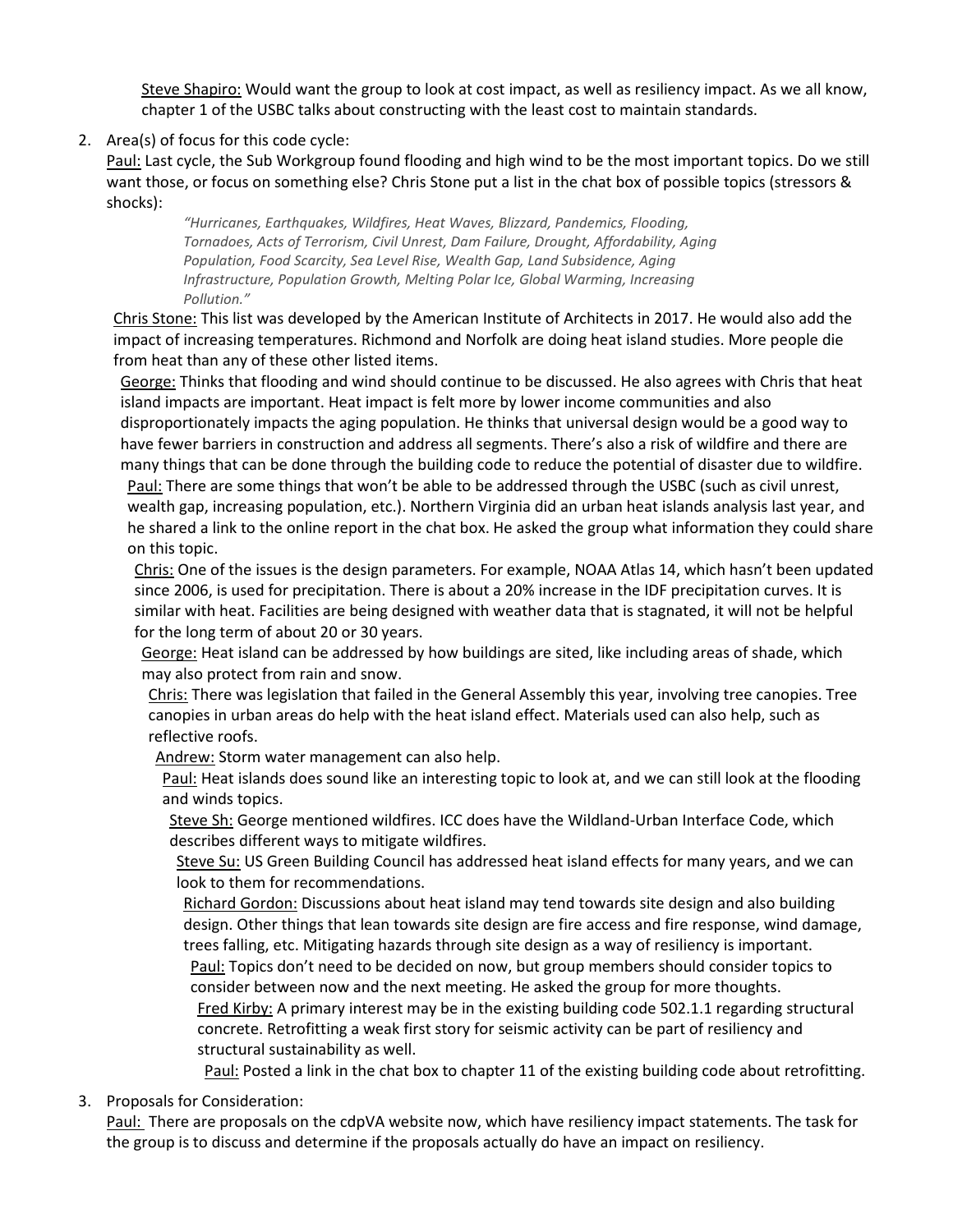a) B1206.2-21

George: Whose definition of resiliency should we use? The writer of this proposal equates quality of life and resilience as the same thing. We may not all agree. In this case, I do not agree. Are we the arbiter of what resilience is in this case?

Paul: This group will determine what is resiliency and what is not. It is not defined in the code of Virginia. Steve Su: Quality of life is part of resiliency, as in the case of protecting life and safety issues. As an example, if electric is lost for a period of time due to not being resilient, quality of life is impacted. Environment, people and cost are the trifecta that should be balanced.

Paul: Since there were no other comments, he asked for a vote of thumbs up or down to see if noise as a quality of life issue is part of resiliency. Eight down, two up (Charles, Traci), Kenneth abstained. Steve Sh: He doesn't think this is resiliency, but even if he did think it was, he would still need to define noise level.

Paul: According to the vote, proposition B1206.2-21 does not rise to level of resiliency.

#### b) EB502.1.1-21

Paul: Fred mentioned the structural concrete in existing building code 502.1.1.

Fred: He is interested to find out when to upgrade, and what triggers the requirement.

Paul: This proponent references ACI 562 about additions and repair to structural concrete. The bottom of page 2 says that use of ACI code 562 standard helps ensure that repairs are properly performed and will satisfy an acceptable service life. Without minimum standards, repairs may not satisfy the intent of the code or expectations of the owners or public. Proper evaluation and repairs will improve resiliency of the building. News coverage demonstrates that there is a potential risk to life due to deteriorating concrete and inappropriate repairs. ACI 562 is referenced as a document for assessing and designing repairs and additions to structural concrete.

Richard G: Hasn't reviewed extensively ACI 562, but he has encountered poor concrete construction in older buildings, and proper repair would be beneficial. It leads to discussion about the condition of existing buildings

Ellis Mckinney: They have a lot of concrete repair in Arlington. He is not an expert in ACI 562, but he has experienced a lot of slab and garage repair in mixed use developments. Another tool to evaluate would be helpful. Much of the repair takes place at night, when after-hours inspections are needed to verify. This would be another tool in the toolbox, but may not rise totally to the level of resiliency in the long term. He does think the proposal itself is a good one.

Paul: The group will vote thumbs up or down to decide if the resiliency statement in the proposal is impactful, and should be discussed from a resiliency standpoint.

Steve Sh: To clarify, is the voting to determine if the proposal is resilient, or for support of the proposal as a whole?

Paul: The thumbs up will indicate agreement with the resiliency impact statement and thumbs down means disagreement with the resiliency impact statement. The group will not necessarily vote to show agreement with the proposal, but if it is part of resiliency, the group will provide an analysis for the Board of Housing and Community Development.

Steve Sh: Last cycle, the group did or didn't support individual proposals based on their content. Will the group not do that this time?

Jeff Brown: Last cycle, the group developed some proposals, and did some analysis of other proposals submitted. The group could also take a position on the proposals submitted if desired, when they do have a positive impact on resiliency. The group could actually become proponents or co-proponents of the proposals. If the group does not support a proposal, that could also be documented to bring to the full Workgroups.

Fred: Looking at the resiliency impact statement, he takes issue because the existing building code already covers it. He wonders if or what more the group can add to the statement. In California, they had weak first story buildings, and they evaluated them preemptively, since they are in a seismic area. In Virginia, the buildings stay as they are, unless something changes which requires a building permit, and then would trigger the existing building code. He would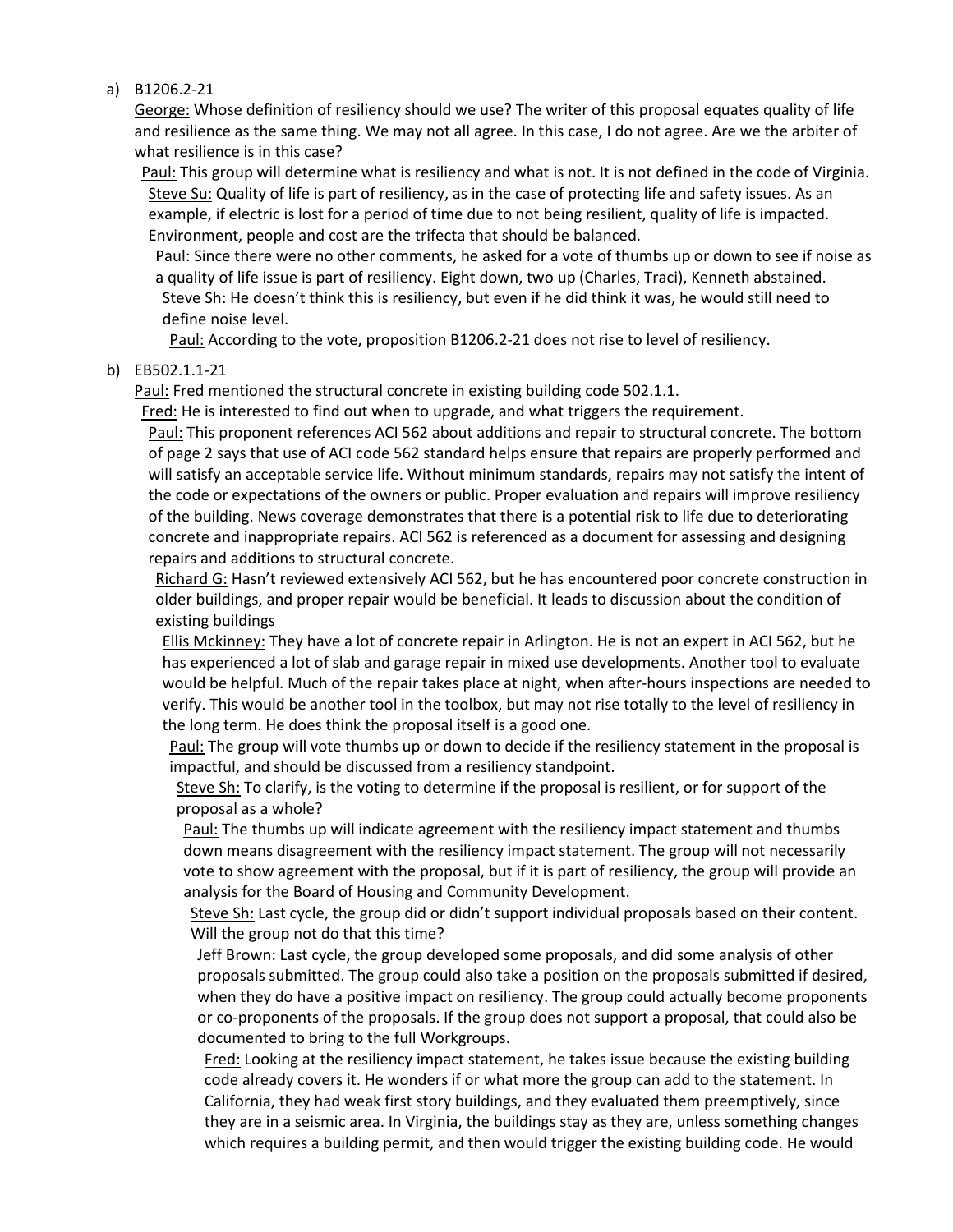ask if the existing building stock or a segment thereof would have an issue that would cause this type of proposal to be needed over and above triggering the existing building code provision.

{BREAK: 10:07-10:12}

Paul: Steve Sunderman sent a document about the relationship between resiliency and sustainability. Paul dropped it in the document pod for anyone to view or download. He asked if Richard Gordon wanted to comment verbally on what Fred said earlier. Richard Gordon commented in the chat box:

*"I think Mr. Kirby's comments speak to the greater issue of evaluating existing buildings, which is an important component of the resiliency discussion. This specific proposal would only provide guidance on assessment and repairs; it would not require any assessments on existing buildings. Any requirements for evaluation of existing buildings not undergoing alteration or repair should be in the Maintenance Code, not the VEBC"*

Richard G: Supports the idea of including a discussion about evaluating existing buildings. Hazards related to existing buildings have not been specifically called out as a discussion item.

Fred: He wants to be careful to watch costs and not have unfunded mandates. He wants to keep the community safe, but watch costs, especially in existing building code requirements.

Paul: He could try to get a copy of ACI 562 if the group wants to see it. He asked the group to vote on if they want to see ACI 562 before voting on the resiliency impact statement. 8 yes and 3 no (George, John & Steve Sunderman)

Jeff: posted in the chat box:

*"Note from ACI: COMPLIMENTARY COPIES OF ACI 562-21 are available upon request for DHCD staff, BHCD and Workgroup members. Those who would like a copy, please email Kerry Sutton a[t kerry.sutton@concrete.org](mailto:kerry.sutton@concrete.org) and a link will be sent to you from ACI to access the document."*

Paul: Asked those who voted thumbs down why they thought it was not necessary to wait to review the ACI before voting.

Steve Su: Thinks the ACI standards are well researched and documented, he has no need to look at the details. He thinks the concept is viable, and doesn't need to look at the ACI.

George, John and Andrew: all agreed with Steve.

Paul: Will still defer the vote until the rest of group who wants to look at the ACI gets to review it. He asked people with thumbs up to ask Kerry Sutton for the ACI, and be ready to vote on the proposal's resiliency impact at next meeting.

Steve Su: Asked if Paul could request the ACI from Kerry once and supply it to the group. Paul: Licenses are done on an individual basis, so anyone who wants to see it has to request it themselves.

### c) EB1102-21

Paul: This proposal is in regards to lithium ion technology energy storage systems. The purpose is to address protection shortcomings in the design, installation and maintenance of existing lithium ion energy storage systems by requiring a hazard analysis. This analysis would provide an early warning notification about a thermal runaway event, where none currently exists. This would increase resiliency of existing ESS by requiring an assessment of potential hazards that could destroy the ESS and provide unwanted exposure. Addressing these potential hazards upfront, provides for long term resilience of the systems and buildings where they are housed. After a few minutes review, he asked for thumbs up or down vote on resiliency.

Andrew: He's curious about table 1207.1.1. What is the capacity of the batteries? Would larger ones need it and not smaller ones? Is there a threshold?

Paul: Florin Moldovan posted a link to IFC chapter 12 in the chat box, answering the question. Paul: 11 thumbs up, Steve Shapiro – thumbs down.

Andrew: It looks like the noted 12kwh applies only to a residential size battery. Would this hazard analysis be required from the manufacturer or the installer? For a larger system (industrial), he would definitely want it.

Paul: Residential applications are excluded via exception.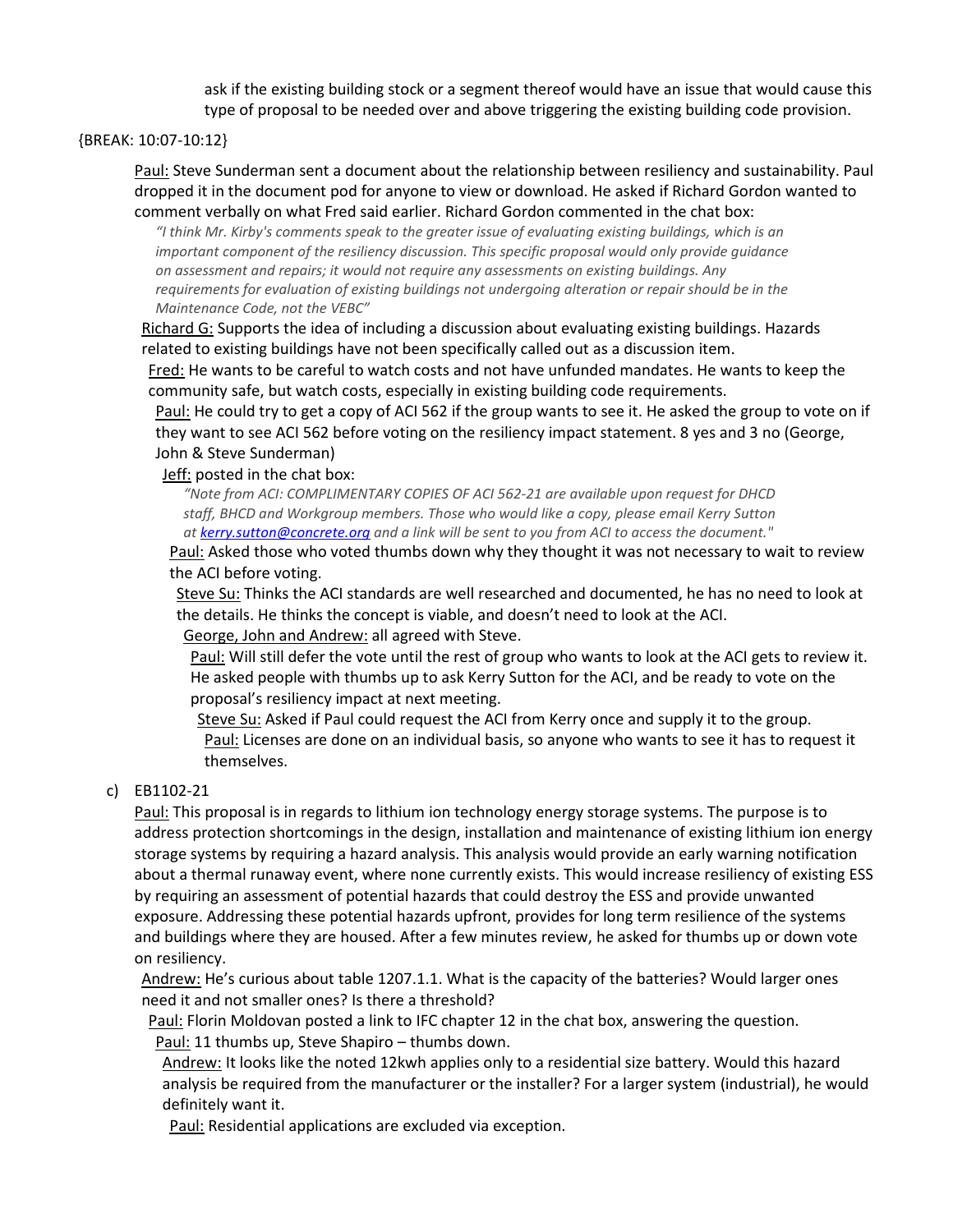## d) FP901.4.8-21

Paul: The proponent says that resiliency will be impacted because there will be better tools available to fire code officials to identify building construction features that must be maintained. The SFPC Sub Workgroup looked at it last week; some language was modified, but that did not affect the resiliency statement. He asked for thumbs up or down. 13 thumbs up, none down.

Steve Sh: His opposition to the last one, (EB1102-21) was because it seems retroactive – even before deciding on resiliency statement.

George: Isn't the point to decide on the resiliency statement only, or is it to include other things? Paul: The mission is to decide on resiliency. Comments about other things can be made and captured. George: Also, even if we like it for resiliency, we can still not like the proposal.

Paul: Yes, it goes both ways. The proposal can be liked or disliked, but the group still has to vote on resiliency.

Steve Sh: He still stands on his comments, and if it's retroactive, why bother voting on resiliency, because it shouldn't be considered anyway.

e) FP901.6.3.2-21

Paul: This proposal calls for a required annual inspection sticker to be placed on fire protection systems in a location determined by the fire official. The proponent says it will increase resiliency since it will provide inspection status awareness. He asked for comments, and thumbs vote when ready. 9 thumbs up, 2 down (George and Richard).

Fred: Thinks it's already addressed in NFPA 25, so he would not consider it to be an impact to resilience. Richard: Looked in NFPA 25 and can't find this requirement in there. He agrees with the proposal itself, but doesn't think it impacts resiliency, because the inspections and documentation are in NFPA, so the sticker isn't very important.

George: Agrees that it's only convenient for a glance, and doesn't help with resilience, since inspections have to be done anyway and documented elsewhere.

Steve Su: Can there be three voting categories: agree with resiliency impact, disagree with resiliency impact, and no impact to resiliency?

Paul: Yes. He asked the group if anyone considered this proposal to be neutral – with no impact either way on resiliency. There were no additional comments.

## f) FP1201.3-21

Paul: The proposal references the building code for hazardous material quantities, and allows the fire code official to require a hazard mitigation analysis for quantities in excess of those limits cited. The proponent says resiliency will be increased by improving correlation between the SFPC and applicable building code for energy storage system requirements.

George: Asked for a neutral voting option symbol (besides thumbs up or down).

Paul: Suggested that the group use the smiling face symbol to vote that there was a neutral impact on resiliency (neither yes nor no).

Richard G: Doesn't think that any of the propositions will be likely to decrease resiliency – they will probably all be an increase to resiliency or neutral.

Paul: That will probably be the case, but since cdpVA gives all 3 options, we should vote accordingly. Andrew: Kilowatt hour energy is referenced. Wouldn't the issue be about kilowatts used (instantaneous power), not hours (which would be over time)?

Fred: There can be a large kilowatt available for a short period of time, which would require a relatively small battery. However, it's about storage, so hours would be needed for total capacity. Andrew: Agrees, but the energy systems in the building would be rate of flow. If hours was removed, it would make more sense.

Richard G: kwh is total storage and the standard measure used. It does seem that the hazard they are trying to address is the potential total storage in the system.